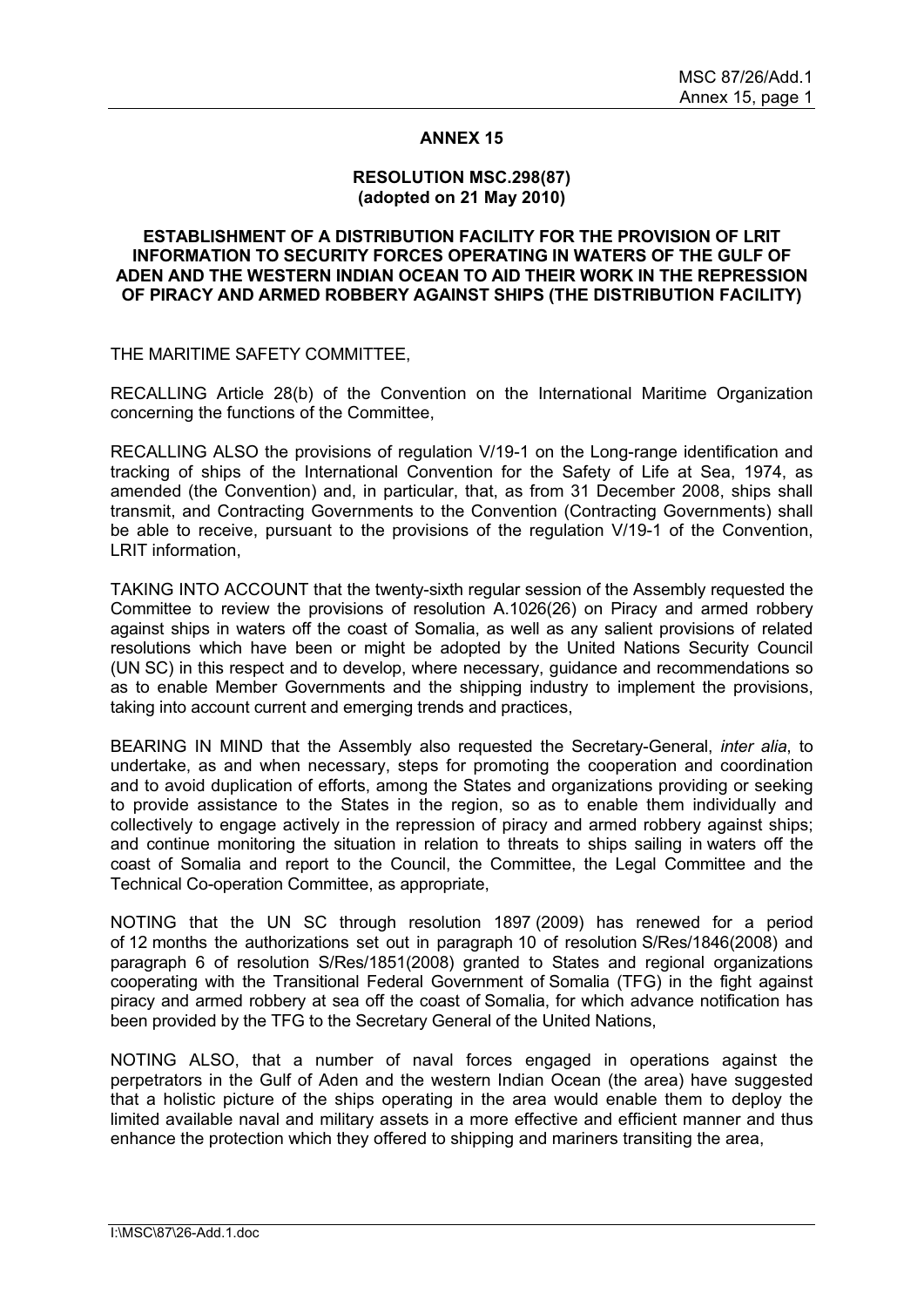RECOGNIZING, that LRIT information could provide a very useful source of data to security forces responding to Assembly resolution A.1026(26) and UN SC resolution 1897 (2009), which would enable the security forces operating in the area to build such a holistic picture when combined with data from other sources.

HAVING CONSIDERED, at its eighty-seventh session, the various options for providing the corresponding flag State LRIT information by those Contracting Governments who have chosen to provide it to the security forces operating in the area,

1. AGREES on the establishment of a distribution facility at IMO headquarters in London, United Kingdom, for the provision of flag State LRIT information to security forces operating in the area to aid their work in combating piracy and armed robbery against ships;

2. ALSO AGREES that this distribution facility is not part of the LRIT system and is not covered by the LRIT regulation; however, it will leverage the LRIT technical architecture in order to accomplish its goal, without any prejudicial impact on the LRIT architecture or the LRIT system;

3. FURTHER AGREES that the flag State participation in the distribution facility is completely voluntary; the technical implementation of this system will have to be an "opt-in" arrangement; and each flag State will have to have the ability to determine which security force, if any, will receive their information;

4. INVITES the Secretariat to establish, test, operate and maintain the distribution facility, in accordance with the conditions and procedures set out in the annex, to provide in an automatic manner flag State LRIT information to the security force(s) operating in the area, and provide an interim report on its operations to future sessions of the Committee;

5. INVITES the Secretary-General to consider and grant requests for access to the distribution facility to security forces operating the area to aid their work in combating piracy and armed robbery against ships, taking into account the procedures set out in the annex;

6. INVITES Contracting Governments to consider instructing their LRIT Data Centres to provide, if they so wish, flag State LRIT information to the security forces operating in the area.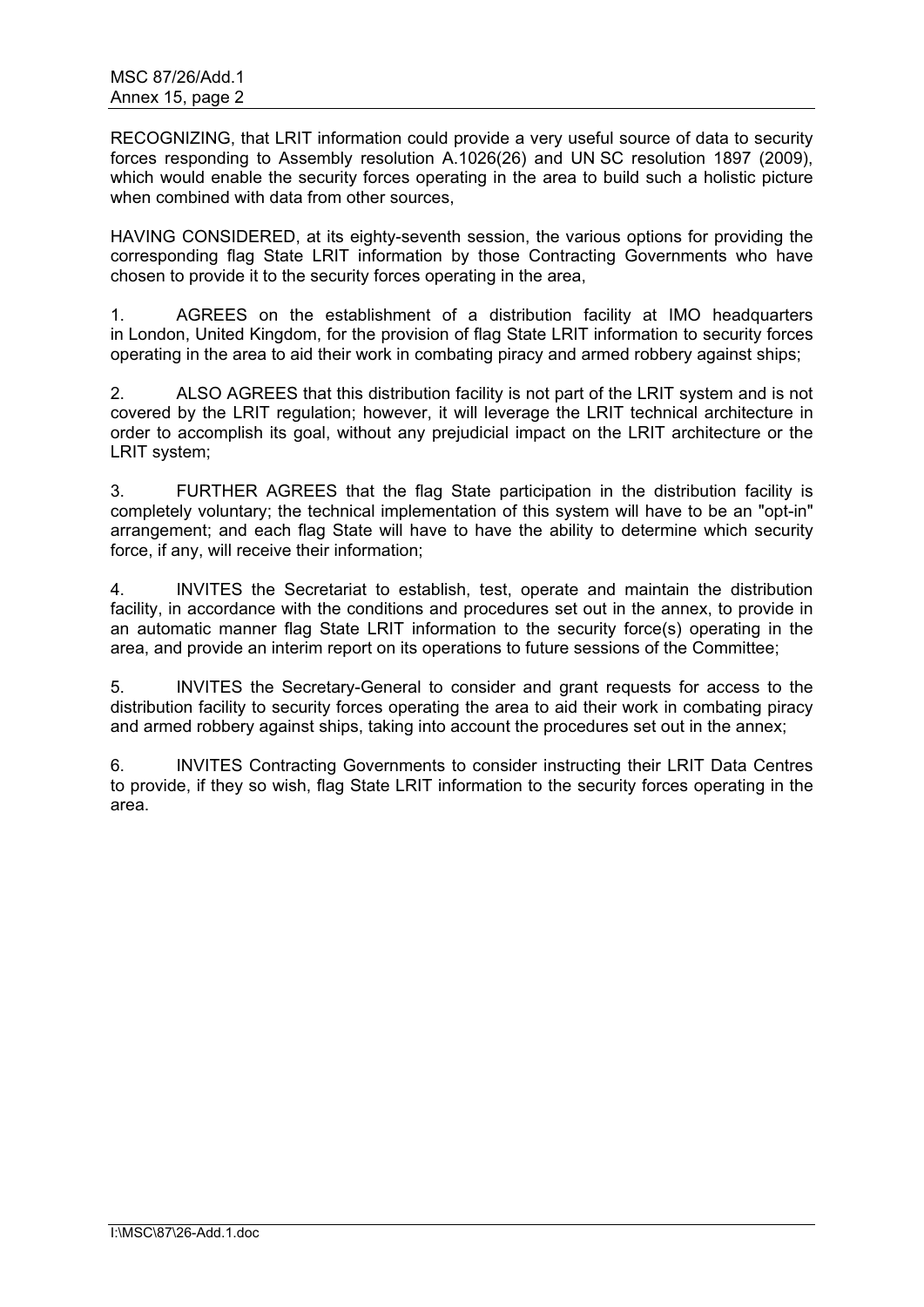## ANNEX

## **ESTABLISHMENT OF A DISTRIBUTION FACILITY FOR THE PROVISION OF LRIT INFORMATION TO SECURITY FORCES OPERATING IN WATERS OF THE GULF OF ADEN AND THE WESTERN INDIAN OCEAN TO AID THEIR WORK IN THE REPRESSION OF PIRACY AND ARMED ROBBERY AGAINST SHIPS (THE DISTRIBUTION FACILITY)**

The distribution facility will be set up, maintained and operated by the Secretariat, under the following conditions:

#### *Setting up the distribution facility*

1 The distribution facility will be connected to the International LRIT Data Exchange (IDE) using the available PKI infrastructure and will be configured within the LRIT Data Distribution Plan (DDP) as a Cooperative LRIT Data Centre (CDC). The security forces who are the users of this distribution facility will be entered into the DDP as Contracting Governments associated to the CDC. These associations are required in order to appropriately leverage the LRIT architecture and are not indicative of status in the LRIT system.

2 The distribution facility will only have the capability to receive and temporarily store flag State LRIT information sent to it through the IDE, and will only need to receive and respond to System status and Receipt messages. There will be no journal kept within the distribution facility.

3 The distribution facility will distribute in a secure manner (authenticated and encrypted) all received flag State LRIT information to the security forces in a format the Organization can send and the security forces can accept.

4 Under no circumstances will the distribution facility archive any information received from flag States. In other words, the information received from flag States will be stored only as long as necessary in order to be received by the security forces, and will be destroyed immediately after it has been delivered to the appropriate security force(s).

5 The distribution facility will not have the capability to make any types of requests through the IDE for the provision of any other flag State LRIT information, nor will it be able to present the flag State LRIT information in a graphical manner.

### *Testing the distribution facility*

6 The distribution facility will be tested in the testing environment of the LRIT system bearing in mind its limited functionality, to ensure that it does not adversely affect the LRIT system.

### *The geographical area and standing orders*

7 Each security force will be associated with a specific geographical polygon(s) which will be activated in the DDP as a standing order.

8 The Secretariat will advise all SOLAS Contracting Governments operating in the production environment of the LRIT system, each time a security force is created in the DDP. In this respect, an exclusion will be automatically added to all SOLAS Contracting Governments with respect to the security force in question. SOLAS Contracting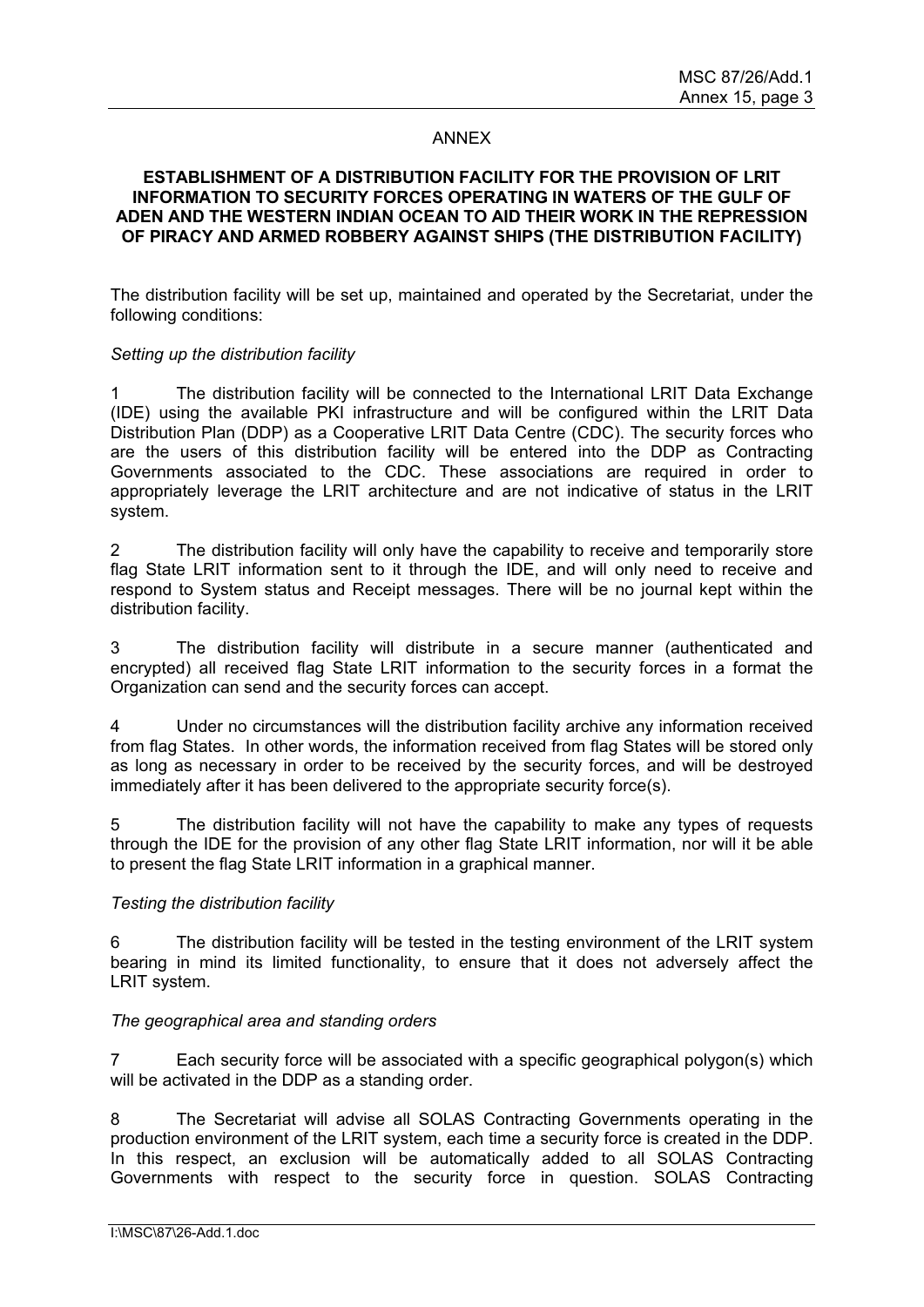Governments will then consider deactivating the above exclusion or instructing their LRIT Data Centre (DC) to provide flag State LRIT information, if they so wish, to the specified security force created in the DDP.

9 Within the special geographical polygon, SOLAS Contracting Governments might identify further critical areas within which they might decide that ships entitled to fly their flag should transmit flag State LRIT information at more frequent than the default 6-hour intervals in order to provide more accurate information to the security forces. In such cases, the SOLAS Contracting Governments concerned should instruct their DCs to transmit flag State LRIT information accordingly. The distribution facility will receive whatever information is sent to it by the flag States through the IDE and, as indicated above, will not be able to initiate or reset any changes in the rate of transmission of flag State LRIT information.

## *Access to the distribution facility by security forces*

10 The security forces interested in receiving flag State LRIT information through the distribution facility should request, in writing, access to the distribution facility from the Secretary-General who should report to the Committee to whom he has granted such access as well as any related details.

11 The request should originate from the SOLAS Contracting Government to which the security forces belong or, in case of a group of security forces, by one of the SOLAS Contracting Governments which have established the security force in question. In such cases, the communication to the Secretary-General should clearly indicate that the request is made on behalf of the SOLAS Contracting Governments concerned and should specify the security force(s) involved.

12 The request should indicate the operational areas covered by the security force concerned; clearly state that the information would be used to enhance the protection of all ships navigating in the area irrespective of the flag they might be flying or for delivering humanitarian aid to Somalia.

# *Financial aspects*

13 The flag State LRIT information which might be provided through the distribution facility to the security forces will be voluntary and on a free-of-charge basis.

14 The distribution facility will be developed, tested and deployed by the Secretariat, will be hosted on the existing Information Technology and Information System (IT&IS) infrastructure of the Organization and will not result in any additional cost for the Organization beyond the use of existing resources. The Secretariat will monitor the operation of the distribution facility and will initiate any corrective actions when this becomes necessary, however, this will be restricted to the working days and during the office hours of the Secretariat.

# *Limitations*

15 Until the completion of establishment of the LRIT system and the integration of all ships which are required to transmit LRIT information, the security forces need to be aware that they might not receive flag State LRIT information from all ships within the special geographical polygon, or that the transmission of flag State LRIT information from ships within the special geographical polygon might be erratic and in some cases might cease completely due to problems with legacy shipborne equipment.